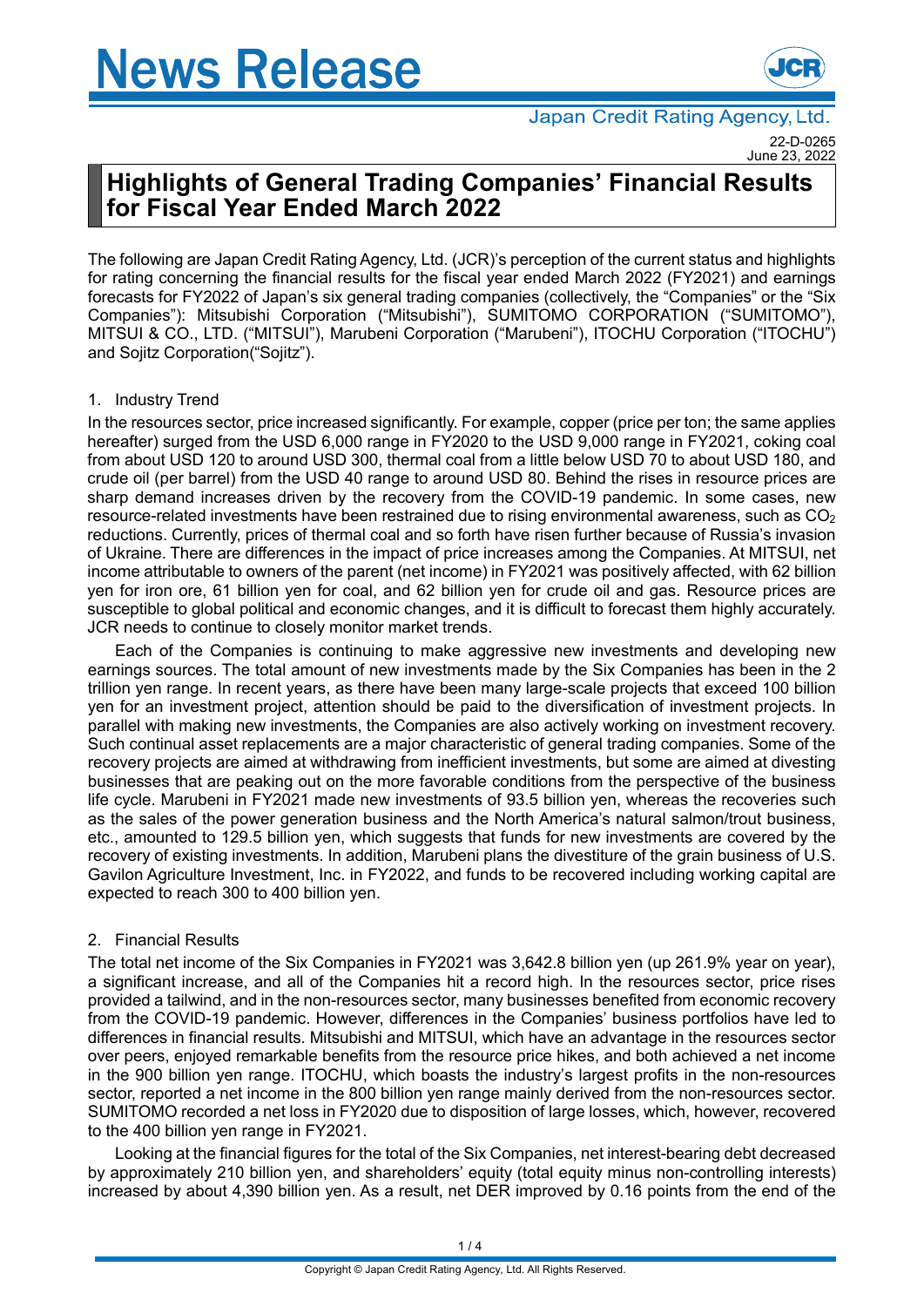

previous fiscal year to 0.63x. Net interest-bearing debt declined at Mitsubishi, SUMITOMO and ITOCHU, while increasing at MITSUI, Marubeni and Sojitz. There are small gaps in moves among the Companies. Shareholders' equity increased at all of the Companies. In addition to the accumulation of profits, there was a large positive impact from fluctuations in foreign exchange rates and financial asset valuations. At ITOCHU, for example, shareholders' equity increased by 883 billion yen, positively affected, with 251.6 billion yen in foreign exchange fluctuations and 107.8 billion yen in the value of financial assets. General trading companies have a large amount of foreign currency-denominated assets associated with overseas investments and financial assets related to investment businesses, and there are many cases where their equity capital is affected by these evaluations, which warrant attention.

## 3. Highlights for Rating

For FY2022, in the resources sector, prices may decline slightly in some commodities, and in the nonresources sector, profits, which had been strong in the previous period, may be affected by a reactionary decline. As a result, the total net income of the Six Companies is forecast to decrease 12.0% year on year to 3,205 billion yen. Although five Companies excluding Sojitz plan to see a decline in income, the earnings of the Six Companies overall are expected to be steady in many businesses, and a high level of profits will likely continue to be secured. The ratio between the resources and non-resources sectors in the net income varies from Company to Company. Assuming the current resource prices, the majority of the net income of Mitsubishi and MITSUI is from the resources sector. The resources sector is susceptible to price fluctuations, and profits are easy to fluctuate. On the other hand, although some businesses in the non-resources sector are affected by price fluctuations, the sector's profits are stable compared to those of the resources sector. Many of the Companies are aiming to further strengthen earnings in the non-resources sector, and JCR is paying attention to their progress.

On the financial side, many of the Companies are controlling their net DER slightly below 1x. There has been no change in the Companies' stance of emphasizing their financial position, and JCR sees that the Companies will continue maintaining their net DER at the current level by securing positive free cash flow.

Developing operations in a wide range of business fields, general trading companies inevitably incur a certain scale of losses every period. New investments, in particular, are more prone to losses in comparison to existing businesses, affected by changes in the external environment. Recent examples of large losses reported were those by Marubeni in FY2019 and SUMITOMO in FY2020, both of which fell into a net loss. In FY2021, losses related to Russia (LNG and oil development, aircraft leasing, etc.) were booked at each of the Companies, but the impact on profit/loss finances was not significant. At present, although Russia-related exposures differ among the Companies, JCR judges that the amount is within a reasonable level. Since each of the Companies continues to review its assets, the amount of losses will likely be within its financial strength. That said, risk management remains to be an important management issue.

Risk management against unexpected losses is also important for general trading companies, which operates a wide range of businesses. Many of the Companies calculate the risk-weighted assets (maximum amount of losses expected under certain conditions) and manage them by balancing the amount with equity capital, etc. as a risk buffer (risk-weighted assets/ risk buffer). As of the end of FY2021 all three Companies that disclose their risk assets (SUMITOMO, ITOCHU and Sojitz) secured a certain level of leeway for 1x.

Hiroyuki Chikusa, Akihisa Motonishi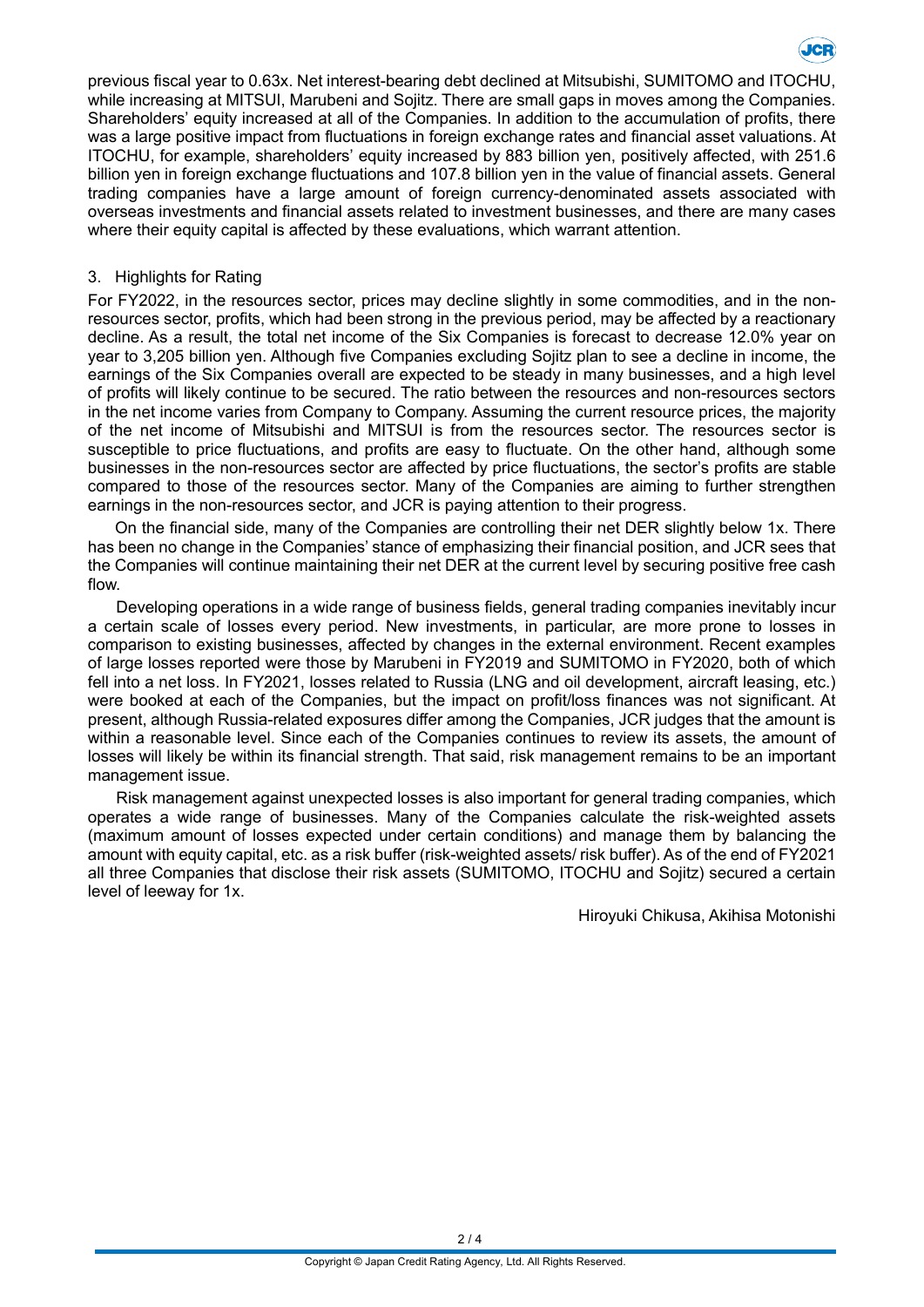

#### (Chart 1) Consolidated Business Performance

|                  |                 |                   |                      |          |                 |                              |                      |         | (JPY 100 mn)   |
|------------------|-----------------|-------------------|----------------------|----------|-----------------|------------------------------|----------------------|---------|----------------|
|                  |                 | Mitsubishi (8058) |                      |          | SUMITOMO (8053) |                              | <b>MITSUI (8031)</b> |         |                |
|                  | FY2020          | FY2021            | FY2022F              | FY2020   | FY2021          | FY2022F                      | FY2020               | FY2021  | <b>FY2022F</b> |
| Revenues         | 128,845         | 172,648           |                      | 46,450   | 54,950          |                              | 80,102               | 117,575 |                |
| Operating Income | 2,073           | 7,187             |                      | 505      | 2,956           | -                            | 2,050                | 5,450   |                |
| Net Income       | 1,725           | 9,375             | 8,500                | $-1,530$ | 4,636           | 3,700                        | 3,354                | 9,147   | 8,000          |
|                  |                 |                   |                      |          |                 |                              |                      |         |                |
|                  | Marubeni (8002) |                   | <b>ITOCHU (8001)</b> |          |                 | Sojitz (2768)                |                      |         |                |
|                  | FY2020          | FY2021            | FY2022F              | FY2020   | FY2021          | FY2022F                      | FY2020               | FY2021  | <b>FY2022F</b> |
| Revenues         | 63,324          | 85,085            |                      | 103,626  | 122,933         | $\qquad \qquad \blacksquare$ | 16,024               | 21,007  |                |
| Operating Income | 1,415           | 2,844             |                      | 4,034    | 5,825           | 5,900                        | 270                  | 910     | 900            |
| Net Income       | 2,232           | 4,243             | 4,000                | 4,014    | 8,202           | 7,000                        | 270                  | 823     | 850            |
|                  | Total           |                   |                      |          |                 |                              |                      |         |                |
|                  | FY2020          | FY2021            | <b>FY2022F</b>       |          |                 |                              |                      |         |                |
| <b>Revenues</b>  | 438,373         | 574,200           |                      |          |                 |                              |                      |         |                |

Operating Income  $\begin{vmatrix} 1 & 0 & 0 \\ 0 & 1 & 0 & 0 \\ 0 & 0 & 0 & 0 \\ 0 & 0 & 0 & 0 \\ 0 & 0 & 0 & 0 \\ 0 & 0 & 0 & 0 \\ 0 & 0 & 0 & 0 \\ 0 & 0 & 0 & 0 \\ 0 & 0 & 0 & 0 \\ 0 & 0 & 0 & 0 \\ 0 & 0 & 0 & 0 \\ 0 & 0 & 0 & 0 \\ 0 & 0 & 0 & 0 \\ 0 & 0 & 0 & 0 \\ 0 & 0 & 0 & 0 & 0 \\ 0 & 0 & 0 & 0 & 0 \\ 0$ Net Income | 10,066 36,428 32,050

Notes:

1. Operating income = Gross profit minus SG&A expenses

2. FY2022 forecasts are as announced by each of the Companies

Source: Prepared by JCR based on financial materials of the Companies

### (Chart 2) Consolidated Financial Structure

|                           |        |            |                          |               |                 |                          |               |        | (JPY 100 mn, times) |
|---------------------------|--------|------------|--------------------------|---------------|-----------------|--------------------------|---------------|--------|---------------------|
|                           |        | Mitsubishi |                          |               | <b>SUMITOMO</b> |                          | <b>MITSUI</b> |        |                     |
|                           | FY2020 | FY2021     | FY2022F                  | FY2020        | FY2021          | FY2022F                  | FY2020        | FY2021 | <b>FY2022F</b>      |
| Net Interest-bearing Debt | 41,784 | 39,397     | -                        | 23,004        | 22,737          | $\overline{\phantom{a}}$ | 32,997        | 33,389 |                     |
| <b>Equity Capital</b>     | 56,136 | 68,802     |                          | 25.279        | 31.978          | $\overline{\phantom{a}}$ | 45.704        | 56,052 |                     |
| Net DER                   | 0.74   | 0.57       | -                        | 0.91          | 0.71            | $\blacksquare$           | 0.72          | 0.60   |                     |
|                           |        | Marubeni   |                          | <b>ITOCHU</b> |                 | Sojitz                   |               |        |                     |
|                           | FY2020 |            |                          |               |                 |                          |               |        |                     |
|                           |        | FY2021     | FY2022F                  | FY2020        | FY2021          | FY2022F                  | FY2020        | FY2021 | FY2022F             |
| Net Interest-bearing Debt | 16,878 | 18,599     |                          | 26,013        | 22,830          |                          | 6,106         | 7,702  | 8,000               |
| <b>Equity Capital</b>     | 18.147 | 22.421     | $\overline{\phantom{a}}$ | 33.162        | 41.993          | $\overline{\phantom{a}}$ | 6.191         | 7.280  | 7,600               |

|                           | Total   |         |                  |  |  |
|---------------------------|---------|---------|------------------|--|--|
|                           | FY2020  |         | FY2021   FY2022F |  |  |
| Net Interest-bearing Debt | 146,785 | 144,656 |                  |  |  |
| <b>Equity Capital</b>     | 184,621 | 228,527 |                  |  |  |
| Net DER                   | 0.80    | 0.63    |                  |  |  |

Notes:

1. Equity capital = Total equity minus Non-controlling interests

2. Net DER = Net interest-bearing debt/ Equity capital

3. FY2022 forecasts are as announced by each of the Companies

Source: Prepared by JCR based on financial materials of the Companies